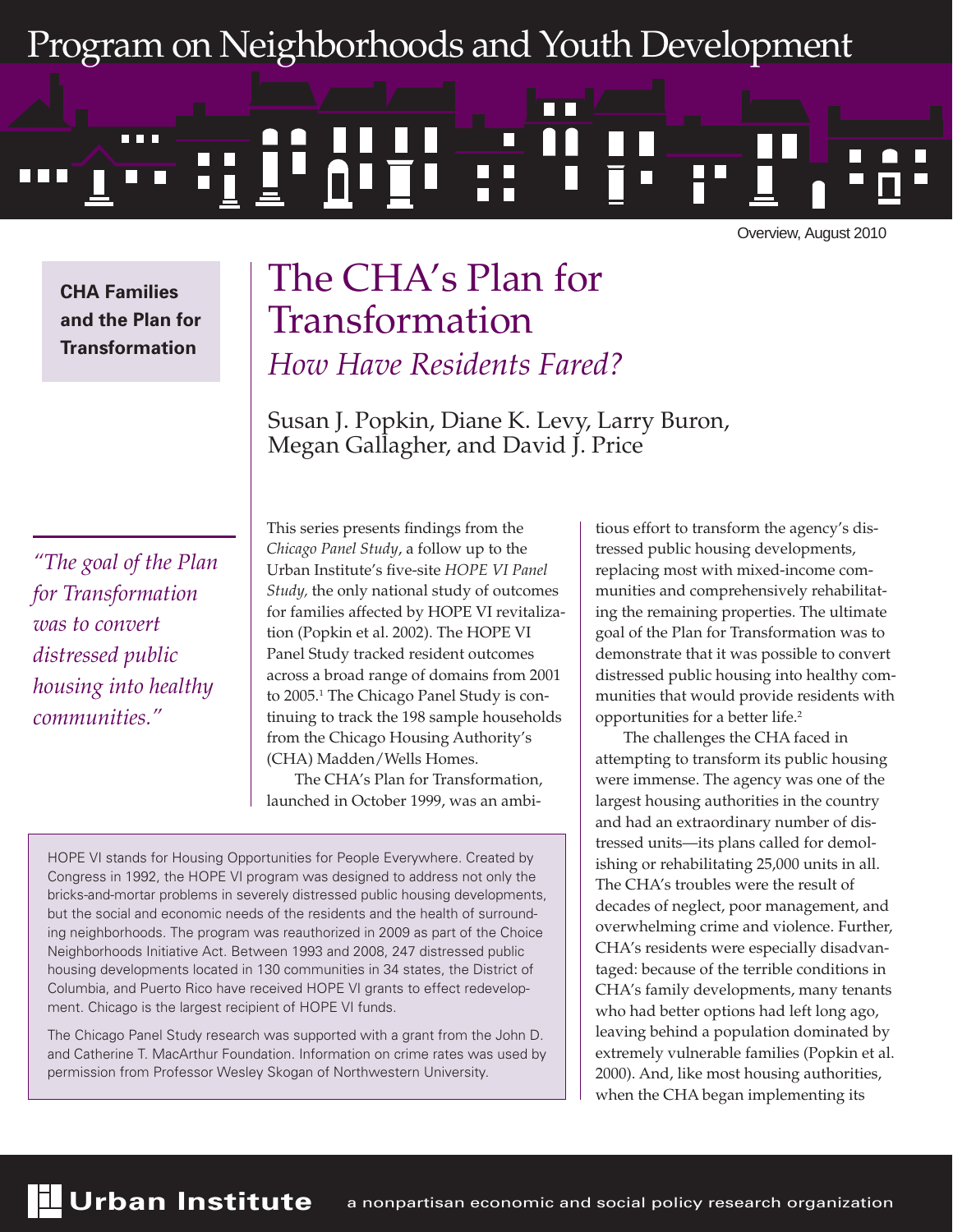*"After 10 years, the story for CHA families is far more positive than we would have predicted in 2001."*

revitalization plans, the agency had little experience in providing case management or relocation counseling and struggled with developing adequate services. The agency negotiated a Relocation Rights Contract with its resident leadership in 2000 that formally spelled out the CHA's obligations to leaseholders during the transformation, including the services to be offered to residents while they waited for permanent housing. By the time the CHA moved into the later phases of relocation in Madden/Wells, the agency's relocation and supportive service system had evolved to become unusually comprehensive, and included both relocation counseling and case management (Popkin 2010).

In October 2009, the CHA marked the 10th anniversary of the Plan for Transformation. The changes that the plan has wrought over the past decade have been dramatic and have changed the city's landscape. Most striking is the absence of the massive high-rises that dominated some of the city's poorest neighborhoods for half a century. These developments have been replaced with new mixed-income communities that represent the best current thinking on how to create affordable housing without creating pockets of concentrated poverty. But while the physical impact of the CHA's transformation is evident, the impact on the families that had lived in CHA's distressed developments—and endured its worst days—has been less visible (Popkin 2010).

The purpose of the Chicago Panel Study is to track the circumstances of CHA residents to assess how they are faring as the Plan for Transformation progresses. Overall, as this series of briefs documents, we find that, after 10 years, the story for CHA families is far more positive than many observers—including ourselves would have predicted at the outset.<sup>3</sup> Regardless of where they have moved, most families in our study are living in considerably better circumstances. However, the study also highlights the serious challenges that remain, most significantly, residents' extremely poor health and persistently low rates of employment.

Further, despite their improved quality of life, most CHA families continue to live in poor, predominantly African-American communities that offer limited access to economic and educational opportunity.

#### **Chicago Panel Study**

The Chicago Panel Study tracks the living conditions and well-being of residents from Chicago's Madden/Wells homes. Built between 1941 and 1970, Madden/ Wells was one of the CHA's largest public housing complexes, made up of 3,000 public housing units in four developments: the Ida B. Wells Homes, a low-rise development first opened in 1941 to house black war workers; the Wells Extensions; Madden Homes; and the high-rise Darrow Homes (Bowly 1978). The complex was located on the near south side of the city, close to Lake Michigan on the east and to the sites of the former Robert Taylor and Stateway Gardens Homes on the west.

The U.S. Department of Housing and Urban Development (HUD) awarded the CHA a \$35 million HOPE VI grant in 2000 to convert the Madden/Wells site into a mixed-income community. The CHA used a staged relocation process for the development, closing sections as new units came on line; in 2005, 40 percent of the Chicago Panel Study sample were still living in the partially demolished site. Over the next several years, rapidly deteriorating conditions led the agency to accelerate the relocation process and close the development in August 2008. All of the public housing on the site is now demolished and a new mixed-income community called Oakwood Shores is gradually rising in its place.

For the HOPE VI Panel Study baseline in summer 2001, we surveyed a random sample of 198 Madden/Wells heads of household and conducted in-depth, qualitative interviews with seven adults and seven children. We followed up the sample in 2003 (24 months after the baseline), surveying 174 heads of household (88 percent response rate) and interviewing six adults and six children. At the second follow-up in 2005 (48 months after the baseline), we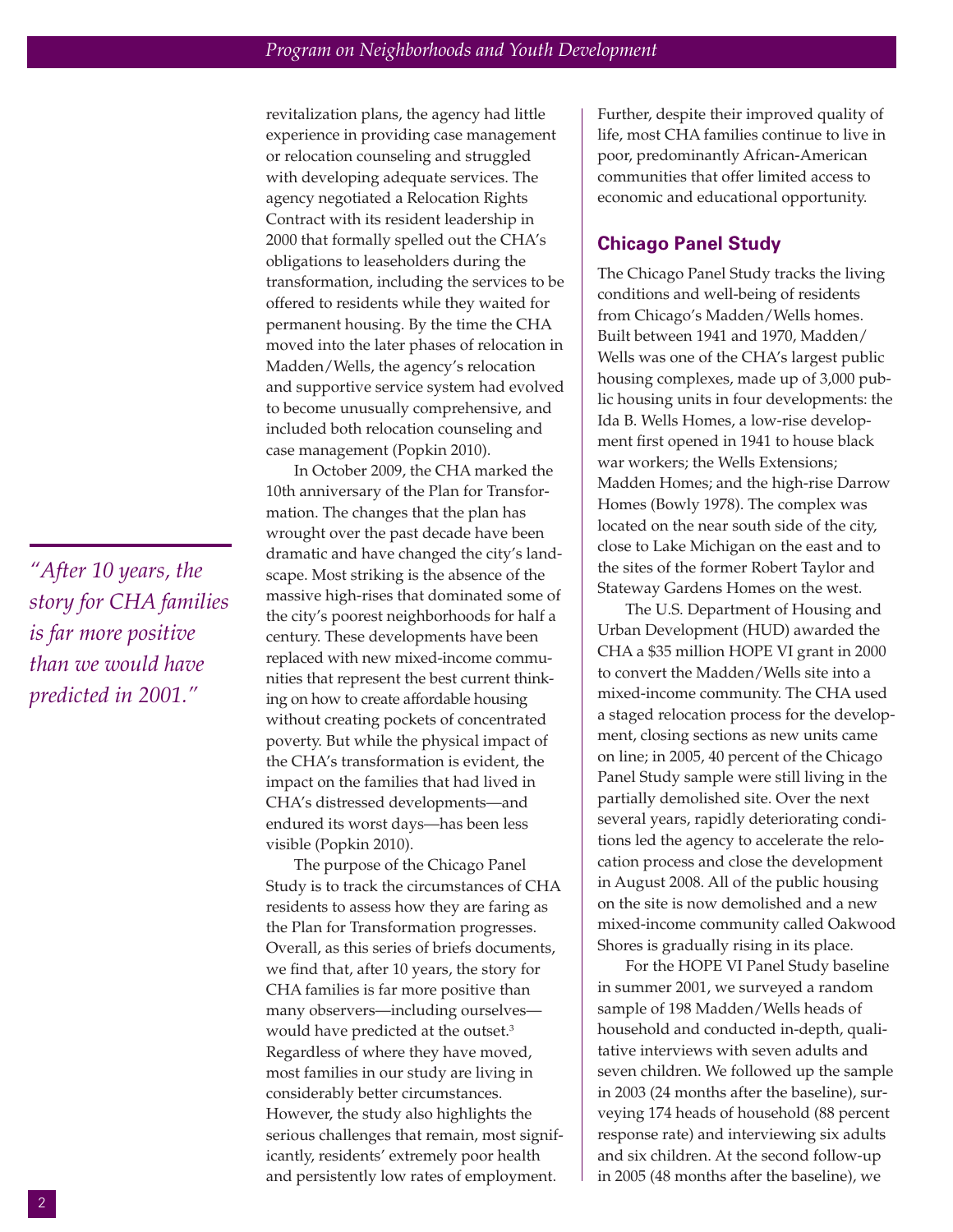surveyed 165 heads of household (83 percent response rate) and interviewed eight adults and seven children. For the Chicago Panel Study, we conducted a third follow up in 2009, completing surveys with 136 Madden/Wells heads of household (69 percent response rate) and interviews with nine adults and nine children. The largest source of attrition between 2005 and 2009 was mortality; we were able to locate, if not survey, nearly all sample members.4

#### **2005: A Glass Half Empty?**

At the final round of the HOPE VI Panel Study in 2005, we concluded that in Chicago, as in the other four sites, the redevelopment effort had had some important successes—most residents living in the private market with vouchers were living in better housing in safer neighborhoods. Relatively few had returned to live in the new mixed-income housing development, but those who had were faring well. However, there were reasons for concern: residents' health was extremely poor, mortality rates were worryingly high, and many former residents living in the private market were experiencing material hardship, particularly difficulty in paying their utilities. Further, 40 percent of the respondents were still living on-site in Madden/Wells and enduring rapidly deteriorating conditions as building systems failed and drug dealers and gangs moved into the vacant units. Many of those left behind were among the most vulnerable families—those with serious physical and mental health issues and complex family problems. The children in these households appeared to be struggling, with parents' reports indicating rising rates of delinquency and risky behavior, especially for girls (Popkin 2010).

## **Four Years Later, an Improved Quality of Life for Most Families**

By 2009, all of the original respondents had been out of Madden/Wells for at least a year, and some had been out for as long as

eight years. The majority of former residents were using vouchers to rent a unit in the private market (54 percent), nearly a third were living in public housing (29 percent), and the rest were no longer receiving housing assistance (17 percent). More than half the residents that relocated to public housing (18 percent of all respondents) were living in one of the CHA's new mixed-income developments, mostly in [Oakwood Shores.](http://www.urban.org/url.cfm?ID=412189) Less than 1 percent had become homeless.

The biggest and most striking change since 2005 is that *residents' circumstances have improved, regardless of the type of housing assistance they have.* In 2005, we found that residents who were living in the private market were faring far better than those who were still living in public housing. But in 2009, those differences have disappeared, and nearly all Madden/Wells respondents—even those who have moved to one of CHA's remaining traditional public housing developments—report living in better quality housing in safer neighborhoods.

- $\blacksquare$  More than three-quarters of Madden/Wells respondents now say that their housing is in excellent or good condition and, in sharp contrast to 2005, no public housing residents rate their housing as "poor."<sup>5</sup> Nearly all (84 percent) rate their housing as better than where they lived in Madden/Wells. The proportion reporting two or more serious housing-quality problems has declined from nearly 80 percent in 2001 to 19 percent in 2009. Stunningly, those who relocated to a traditional public housing development report almost no problems with their units, while residents who are renting in the private sector with a voucher report the most problems overall, though the level is still substantially lower than when they lived in [Madden/Wells](http://www.urban.org/url.cfm?ID=412188).
- Madden/Wells families live in considerably lower-crime neighborhoods where they no longer constantly fear for their own and their children's safety. Respondents' perceptions of violence

*"Residents' circumstances have improved across the board."*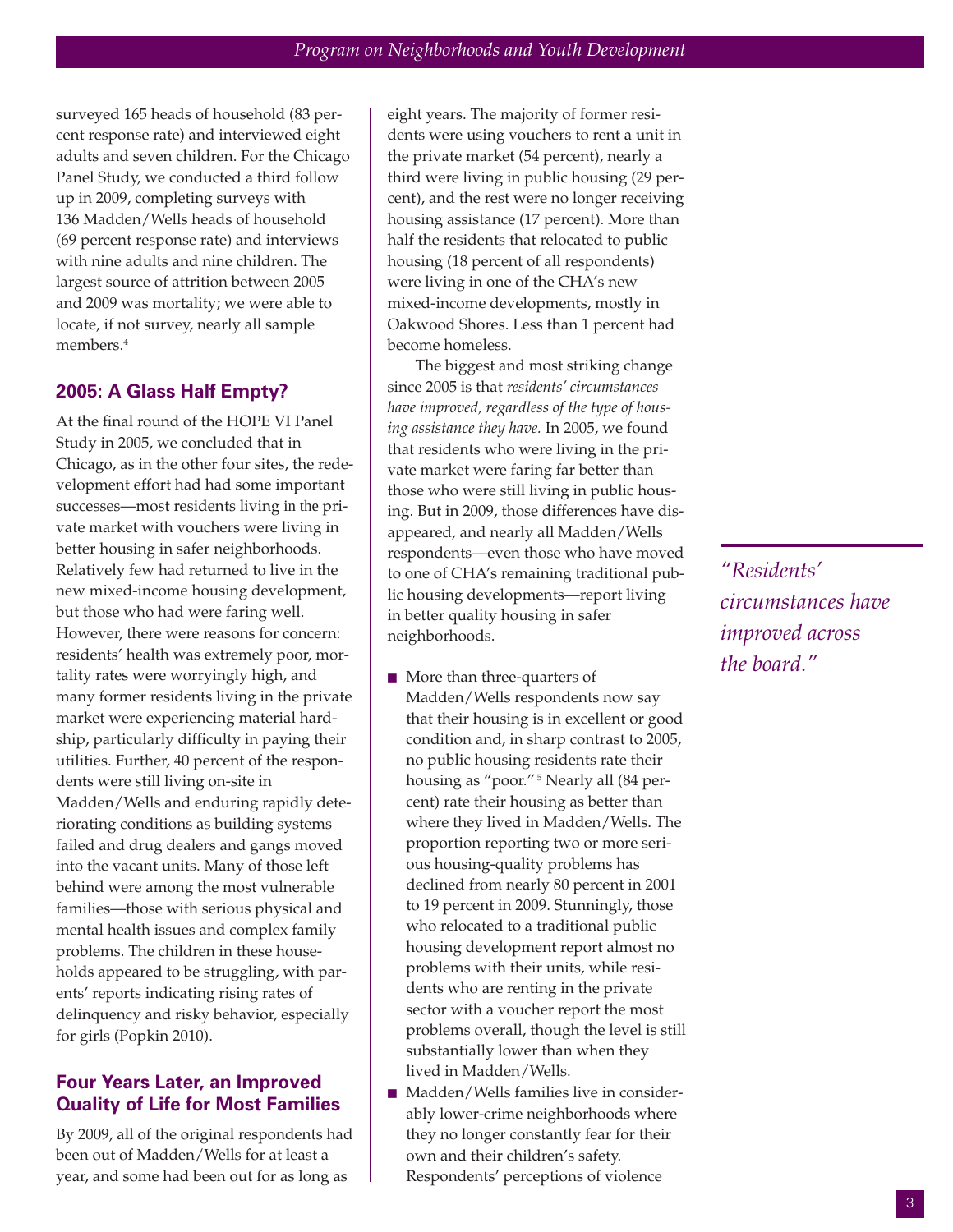*"Significant challenges remain: CHA residents' shockingly poor health and persistently low employment."*

and disorder in their neighborhoods have decreased significantly across every measure we tracked. For example, in 2001, more than 70 percent of the respondents rated each of four indicators of social disorder (drug trafficking, sales, loitering, and gangs) a big problem; in 2009, fewer than 25 percent viewed these issues as a major problem in their community. Likewise, the proportion of respondents who rated three indicators of violence (shootings and violence, attacks, and sexual assault) as a big problem decreased by more than half. Finally, complaints of big problems with physical disorder (trash and graffiti) in 2009 were 40 percentage points lower than they were in 2001. Official crime statistics support respondents' perceptions; on average, they now live in communities where the crime rate is [half the level reported in Madden/Wells](http://www.urban.org/url.cfm?ID=412187) in 2001.

- $\blacksquare$  In 2005, we raised serious concerns about the youth whose families were still living in Madden/Wells. But in 2009, we find a more hopeful picture overall, especially for young adults (ages 18 to 22), many of whom appear to have aged out of many of the problems their parents reported in 2005. In general, young women appear to be faring better than young men, and, surprisingly, there are no longer any differences between those whose families are living in traditional public housing and those whose families are in the private market. However, our data also indicate that a worrying proportion of these young people have faced the prospect of parenting: 8 percent of school-age youth and 28 percent of young adults have gotten pregnant or gotten someone else [pregnant.](http://www.urban.org/url.cfm?ID=412185)
- Finally, although their quality of life has improved substantially, and just over 25 percent now live in low-poverty communities where the poverty rate is less than 15 percent, most Madden/Wells [families still live in neighborhoods that](http://www.urban.org/url.cfm?ID=412189) are poor and predominantly African-American.

## **Significant Challenges Remain**

The 2009 Chicago Panel Study shows that CHA families' well-being has improved in important ways—they now live in substantially higher-quality housing and in dramatically safer neighborhoods than the Madden/Wells development. At the same time, the study also highlights the significant challenges that remain—particularly CHA residents' shockingly poor health and persistently low levels of employment problems that will require more intensive, focused interventions.

- Since 2005, respondents' health has continued to deteriorate rapidly; the levels of reported health problems in 2009 are stunning and the mortality rate is shockingly high. At each wave of the Panel Study, we asked respondents to rate their health on a five-point scale from "excellent" to "poor." In 2009, Madden/Wells respondents' ratings of their overall health were significantly worse than the already-bad ratings of previous years. In 2009, *more than half* (51 percent) of respondents identified their health as "fair" or "poor," up from 37 percent in 2001 and four times as high as the rate for the general population. More than half suffer from two or more serious chronic conditions (e.g., diabetes, hypertension, obesity), and respondents report severe difficulty in carrying out activities of daily living (e.g., walking up a flight of stairs) at rates well above national averages. They also suffer high rates of serious mental health problems, with 17 percent reporting poor overall mental health and 8 percent reporting major depression. The one bright spot in all of this bad news is that respondents in 2009 reported a reduction in anxiety issues after relocation—possibly because of improved safety: 17 percent reported having anxiety episodes in the 2009 follow-up, a significant decrease from [the 2001 baseline, when 28 percent](http://www.urban.org/url.cfm?ID=412184) reported experiencing anxiety.
- The CHA has increased efforts to promote self-sufficiency for its residents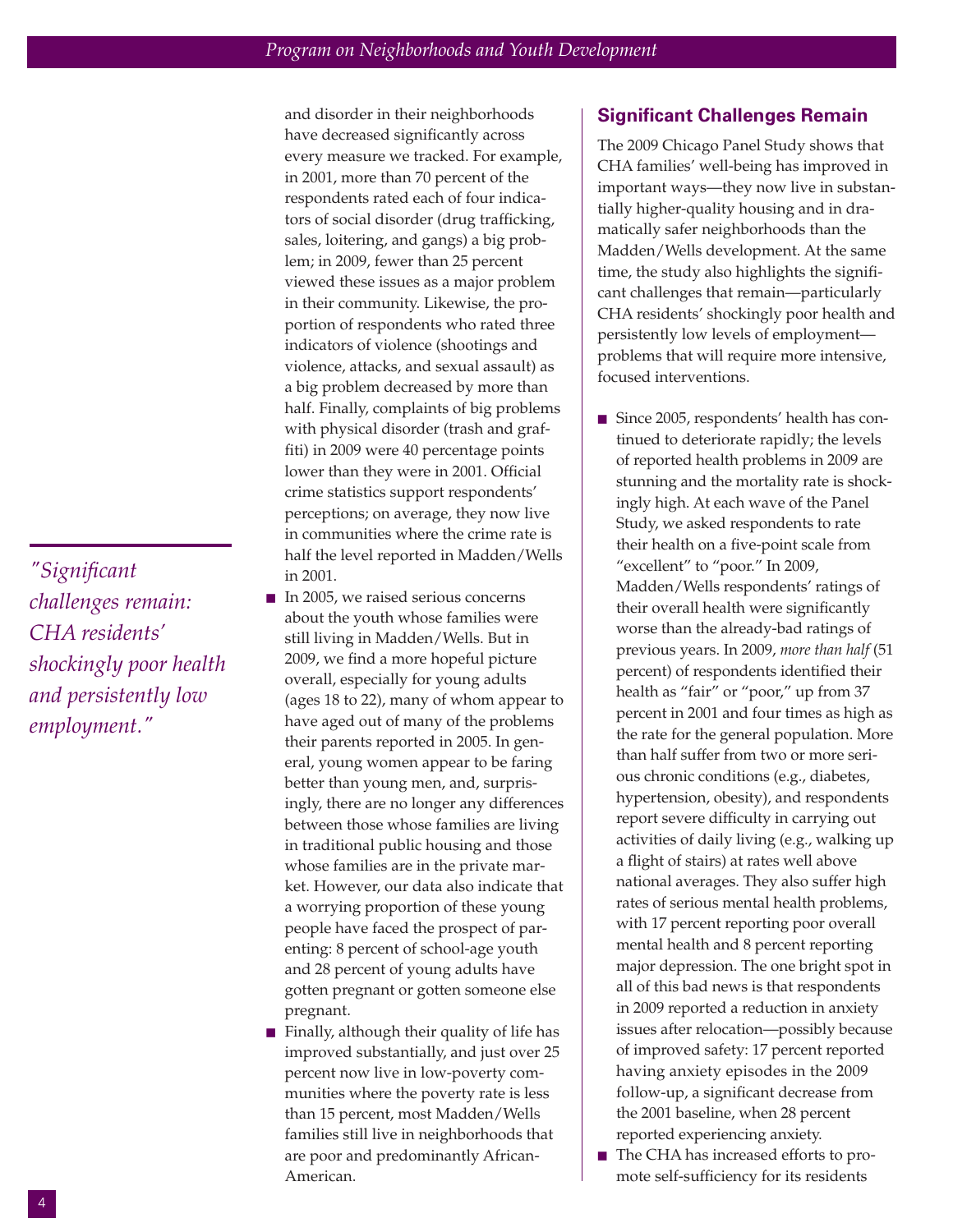through its FamilyWorks case management services and Opportunity Chicago, whose goal is to connect CHA residents to the labor force. <sup>6</sup> In its boldest move, the agency introduced a work requirement for all residents of its traditional public housing properties in January 2009. Our findings in 2009 indicate that employment rates for Madden/Wells respondents remain persistently low, although these rates reflect considerable cycling in and out of the labor market. Not surprisingly, poor health remains the biggest barrier to employment. However, although employment rates have not increased, there has been some increase in household income. Finally, we find that the work requirement may have begun influencing residents' behavior, as respondents report having [enrolled in job training or work readi](http://www.urban.org/url.cfm?ID=412186)ness classes.

- $\blacksquare$  Madden/Wells respondents continue to report experiencing considerable economic hardship, particularly difficulty in paying utilities and worrying about running out of food. As in 2005, it appears that respondents might be mak[ing trade-offs, choosing to pay their rent](http://www.urban.org/url.cfm?ID=412186) on time to remain lease compliant and delaying utility payments.
- Finally, although no former residents currently live in a community where the poverty rate approaches that of Madden/Wells (72 percent), more than half live in a census tract with a poverty rate greater than 25 percent, and virtually none live in racially diverse communities. While certainly an improvement over distressed public housing, these racially and economically segregated neighborhoods still offer lit[tle opportunity for residents to improve](http://www.urban.org/url.cfm?ID=412189) their economic circumstances.

### **Implications for Policy and Practice**

After the four-year HOPE VI Panel Study follow-up of 2005, we questioned whether CHA's Plan for Transformation would have a mixed legacy for residents, with former residents who had received vouchers or succeeded in moving into mixed-income housing far better off, and those left behind in traditional public housing still living in unacceptably poor conditions (Popkin 2010). In light of those earlier findings, the findings from the 2009 eight-year followup are truly stunning; there is no question that, regardless of where they live, CHA relocatees' quality of life has improved dramatically. The CHA's transformation efforts have achieved the goal of making sure that CHA families no longer have to endure deplorable housing conditions and constant fear from living with overwhelming levels of violent crime and disorder. The fact that significant challenges remain does not undermine the magnitude of this achievement.

However, to build on these accomplishments and make sure these gains are not lost, the CHA will need to continue its aggressive focus on improving management and resident services.

- The CHA must recognize that these gains, however impressive, are fragile. To sustain these improvements, the CHA must remain vigilant about monitoring the private companies that now manage its mixed-income and traditional public housing developments. Further, the CHA must continue to work with the Chicago Police Department to ensure that CHA properties remain safe and decent places for its residents to live. Finally, the housing authority should continue funding its comprehensive resident service programs to ensure that troubled residents receive the support they need to reduce the chance that they could create serious problems that threaten overall conditions in their developments or put them at risk of losing their housing.
- The CHA should ensure that its supportive services and relocation programs include a focus on youth. In particular, services should help children and youth transition to new neighborhoods and schools. In addition to helping youth adjust to their new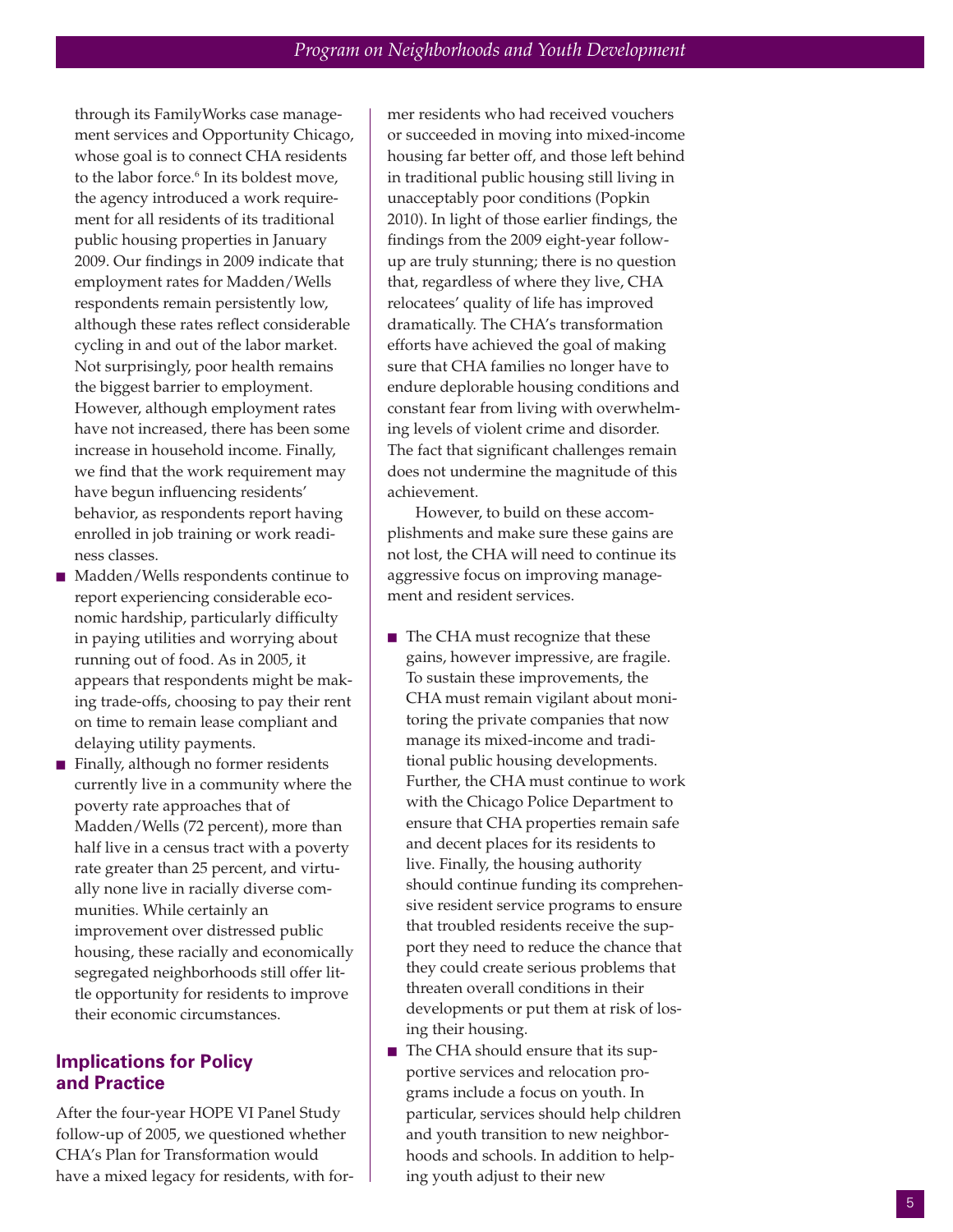communities, this strategy will help support management and reduce problems with crime and disorder.

- The CHA should also make an aggressive effort to address the health crisis among its families. The agency should explore partnerships with the Department of Public Health and local health care providers, as well as other options, such as public health interventions, that train residents to be community health workers. The CHA should also work to promote healthy living and physical activity, acknowledging that residents will not be physically active unless they feel safe being outside in their community. Therefore, one critical thing the CHA can do is to sustain the safety improvements that have so improved the overall quality of life for residents of its public housing and mixed-income developments. The agency should also look for resources or partnerships to create recreation centers in or near its developments or potentially to provide "scholarships" for gym membership for CHA residents.
- The CHA should continue its efforts to connect residents to the workforce. Although we did not see a significant shift, our results make clear that even CHA residents who work often find it difficult to stay employed. Particularly during these tough economic times, these residents need support and incentives to continue to keep trying to achieve regular employment. The CHA should also consider alternative definitions of self-sufficiency for residents whose health or personal challenges make achieving regular employment unlikely.
- $\blacksquare$  Finally, while conditions for CHA families have improved substantially as a result of relocation, the reality is that they continue to live in moderately poor, moderately high-crime, racially segregated neighborhoods that offer few real opportunities for themselves or their children. The CHA needs to continue exploring strategies that encourage fam-

ilies to move into low-poverty opportunity areas and continue reducing the barriers that prevent its residents from accessing the opportunities and services that these communities provide.

#### **Notes**

- 1. For a full description of the HOPE VI Panel Study research and final results, see Popkin, Levy, and Buron (2009). For more detail, see the baseline report (Popkin et al. 2002) and the previous two series of Urban Institute policy briefs (http://www. urban.org/projects/hopevi/index.cfm and http://www.urban.org/toolkit/policybriefs/ subjectbriefs.cfm?documenttypeid=122).
- 2. Chicago Housing Authority, "The Plan for Transformation," http://www.thecha.org/pages/ housing\_choice\_voucher\_program/pages/the\_ plan\_for\_transformation/22.php.
- 3. See, for example, Bennett et al. (2006); Venkatesh et al. (2004); and Popkin and Cunningham (2005).
- 4. We used weights for all statistical analyses to account for differences in baseline characteristics among those who remained in the sample and those who had dropped out for reasons other than mortality. Of the 37 nonrespondents who are not deceased, 10 were contacted but not surveyed for reasons ranging from incapacitation to broken appointments. Among the other 27 people, 13 could not be found, 6 were receiving housing assistance according to CHA records, 4 had moved out of state, 1 was incarcerated, 1 refused to answer the door, and 2 were listed in CHA data as having an illness.
- 5. All reported differences in means and proportions are significant at the p < .10 level unless otherwise noted.
- 6. Opportunity Chicago, http://www.opportunity chicago.org/

#### **References**

- Bennett, Larry, Janet L. Smith and Patricia A. Wright, eds. 2006. *Where Are Poor People to Live? Transforming Public Housing Developments.* Armonk, NY: M.E. Sharpe.
- Bowly, Devereaux. 1978. *The Poorhouse: Subsidized Housing in Chicago 1895–1976.* Carobondale, IL: Southern Illinois University Press.
- Popkin, Susan J. 2010. "A Glass Half Empty? New Evidence from the HOPE VI Panel Study." *Housing Policy Debate* 20(1): 42–62.
- Popkin, Susan J., and Mary K. Cunningham. 2005. "Demolition and Struggle: Public Housing Transformation in Chicago and the Challenges for Residents." In *Housing Race and Regionalism: Rethinking the Geography of Race in America*, edited by Xavier De Souza Briggs (176–96). Washington, DC: Brookings Institution Press.
- Popkin, Susan J., Diane K. Levy, and Larry Buron. 2009. "Has HOPE VI Transformed Residents'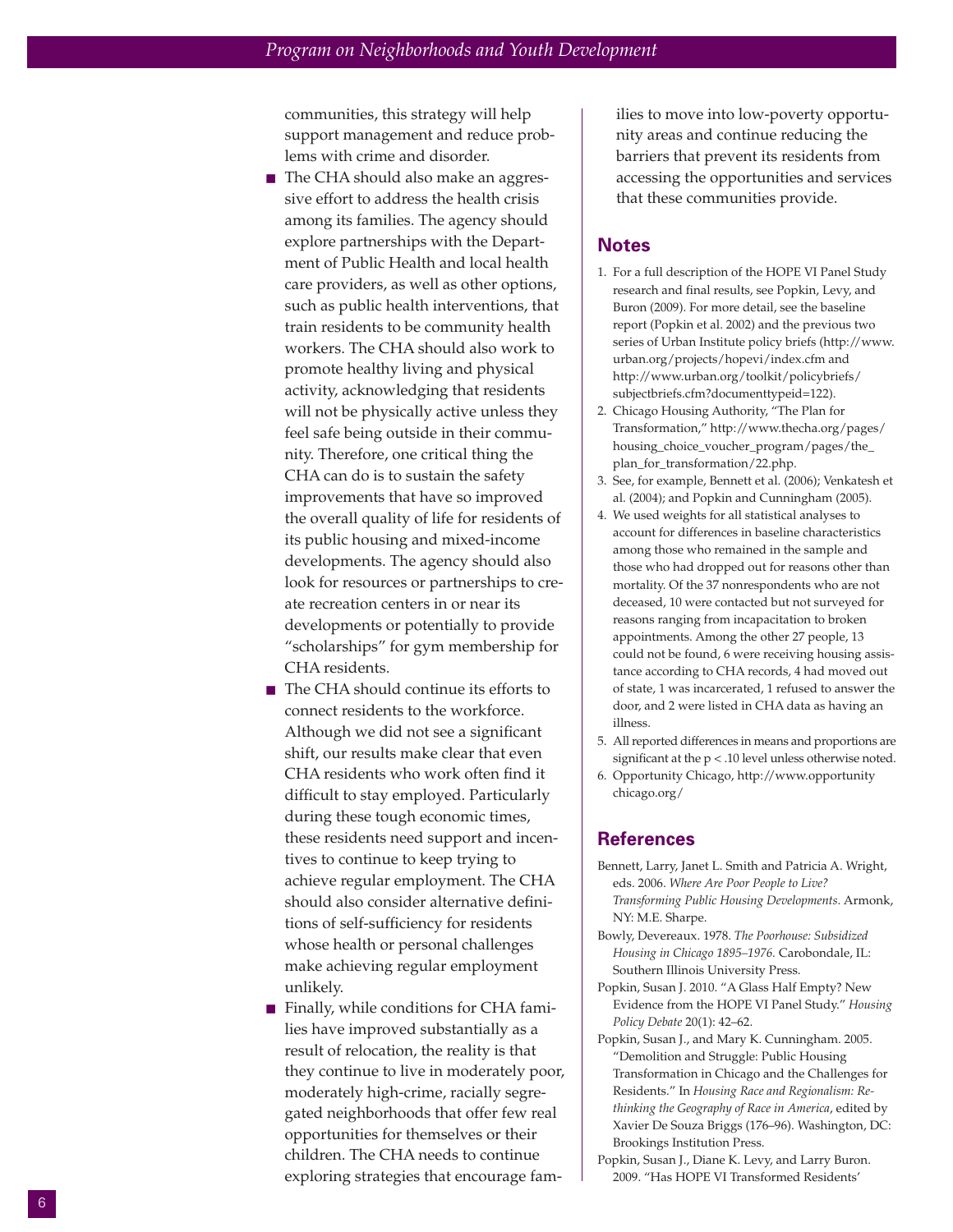Lives? New Evidence from the HOPE VI Panel Study." *Housing Studies* 24(4): 477–502.

- Popkin, Susan J., Victoria E. Gwiasda, Lynn M. Olson, Dennis P. Rosenbaum, and Larry Buron. 2000. *The Hidden War: Crime and the Tragedy of Public Housing in Chicago.* New Brunswick, NJ: Rutgers University Press.
- Popkin, Susan J., Diane K. Levy, Laura E. Harris, Jennifer Comey, Mary K. Cunningham, and Larry F. Buron. 2002. "HOPE VI Panel Study: Baseline Report." Washington, DC: The Urban Institute. http://www.urban.org/publications/410590.html.
- Venkatesh, Sudhir A., Isil Celimli, Douglas Miller, Alexandra Murphy, and Beauty Turner. 2004. "Chicago Public Housing Transformation: A Research Report." Center for Urban Research and Policy Working Paper. New York: Columbia University.

# **About the Authors**



**Larry Buron** is a senior associate in Abt Associates' Housing and Community Revitalization Area.



**Megan Gallagher** is a research associate in the Urban Institute's Metropolitan Housing and Communities Policy Center.



**Diane K. Levy** is a senior research associate in the Urban Institute's Metropolitan Housing and Communities Policy Center.



**Susan J. Popkin** is director of the Urban Institute's Program on Neighborhoods and Youth Development and a senior fellow in the Metropolitan Housing and Communities Policy Center.



**David J. Price** is a research assistant in the Urban Institute's Metropolitan Housing and Communities Policy Center.